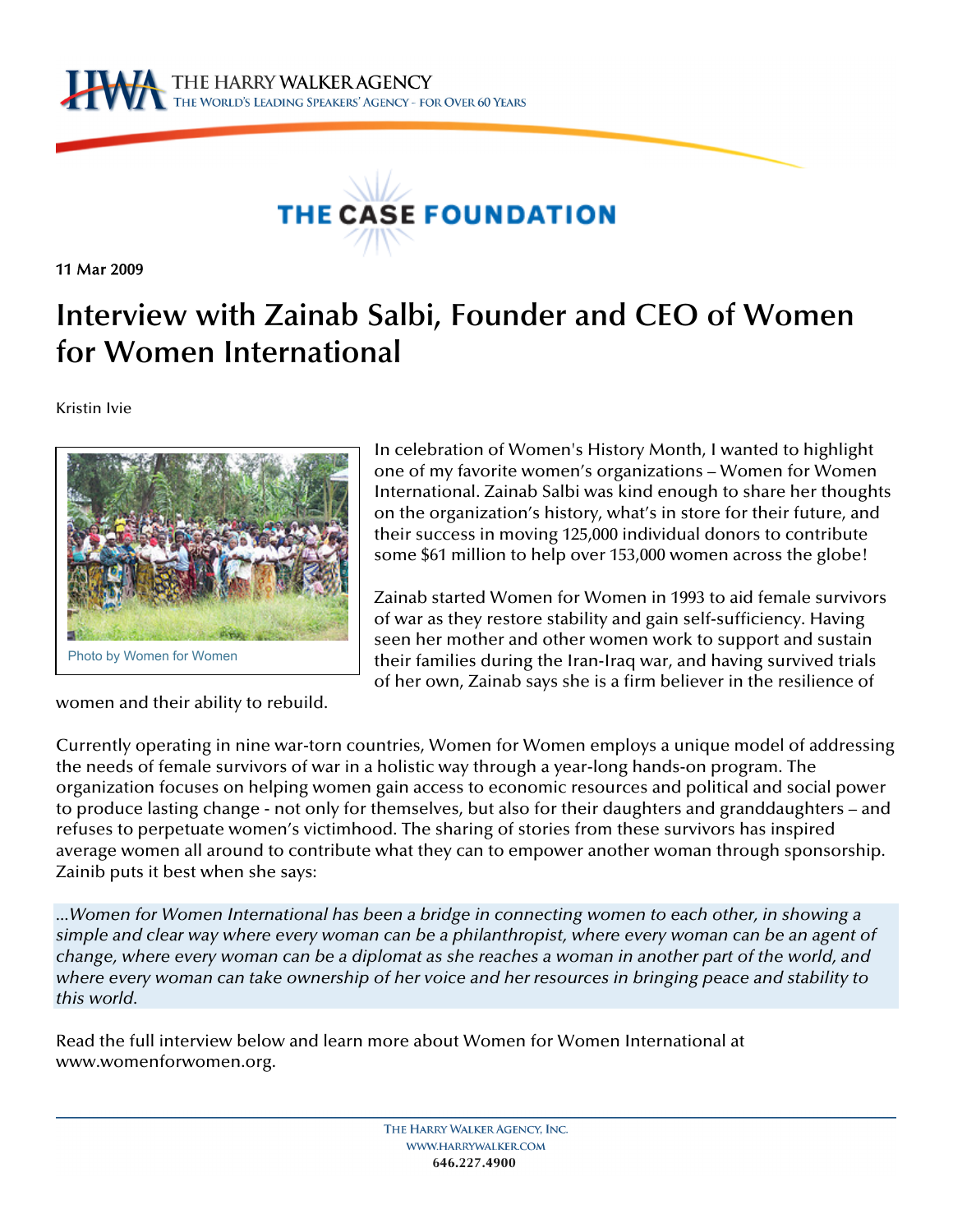

## Questions:

Kristin: You have an incredible story of rising from adversity to reinvent yourself as a social entrepreneur and activist. How did your experience shape the program you built at Women for Women?

Zainab: From the very beginning, Women for Women International's program has been built on the foundation of listening to the very women we are trying to help. So, more than anything else, I give the women credit for speaking out about their needs. As for how my personal experience helped to shape Women for Women International's programming model, I think there were some formative moments that really shaped the way that I saw the world, and ultimately helped to crystallize my dedication to helping women survivors of war become agents of the change they wish to see for their families and communities.

Growing up in war, I witnessed how war was discussed in the news and how it was limited to what I call the "front-line" discussion, focusing exclusively on militarized strategies and solutions. I began to see the discrepancy between the front-line discussion and what I came to call the "back-line" discussion, where women are taking the lead by keeping life going, keeping the schools open, the meals on the table, etc. This back-line is where my mother would sing songs and put on puppet shows so that we children didn't hear the explosions outside; it is where she and the other women in my family would tell us stories—even if they were made up—of what life was like in Iraq when they were children so that we would know about a life outside of war. Understanding this reality, and the lengths to which my mother and other women went to preserve some degree of normalcy for the children, helped me to a great extent as the vision of Women for Women International's program was taking shape and remains a key theme in our programming today.

Something else that I try to always keep in my mind is that even though I grew up in a home where I had everything I wanted, including an endless supply of love and support from my family and friends, this all disappeared in what seemed like an instant and beyond all my control. At the age of 21, after fleeing what turned out to be an abusive marriage that my mother had arranged to protect me from increasing danger in Iraq, I found myself stranded in the United States during the first Iraq war, nowhere near my family and friends, with very little money and no other support. I didn't have anything but I was still able to build a life for myself, bit by bit. I know that this resilience is in every one of us and in every woman I know. I know that life may give us many things at times and may take from us many things at other times. The question that we each have, that I had, is not what I have or don't have but how I deal with it, the spirit that I carry myself with, and the belief that I can rebuild.

The fact that I was able to rebuild my life from zero so soon after I migrated to the US, and then to start an organization that has helped more than 153,000 women and distributed more than 61 million dollars to women survivors of wars, makes me a believer in people's ability to rebuild, and in the ability to see the beauty and make a difference in this world despite all the wars and all the horrible things humans do to each other and their surroundings. I count my blessings every day for I am deeply grateful to have made the journey that I have and to realize that misfortunes often bring us much fortunes.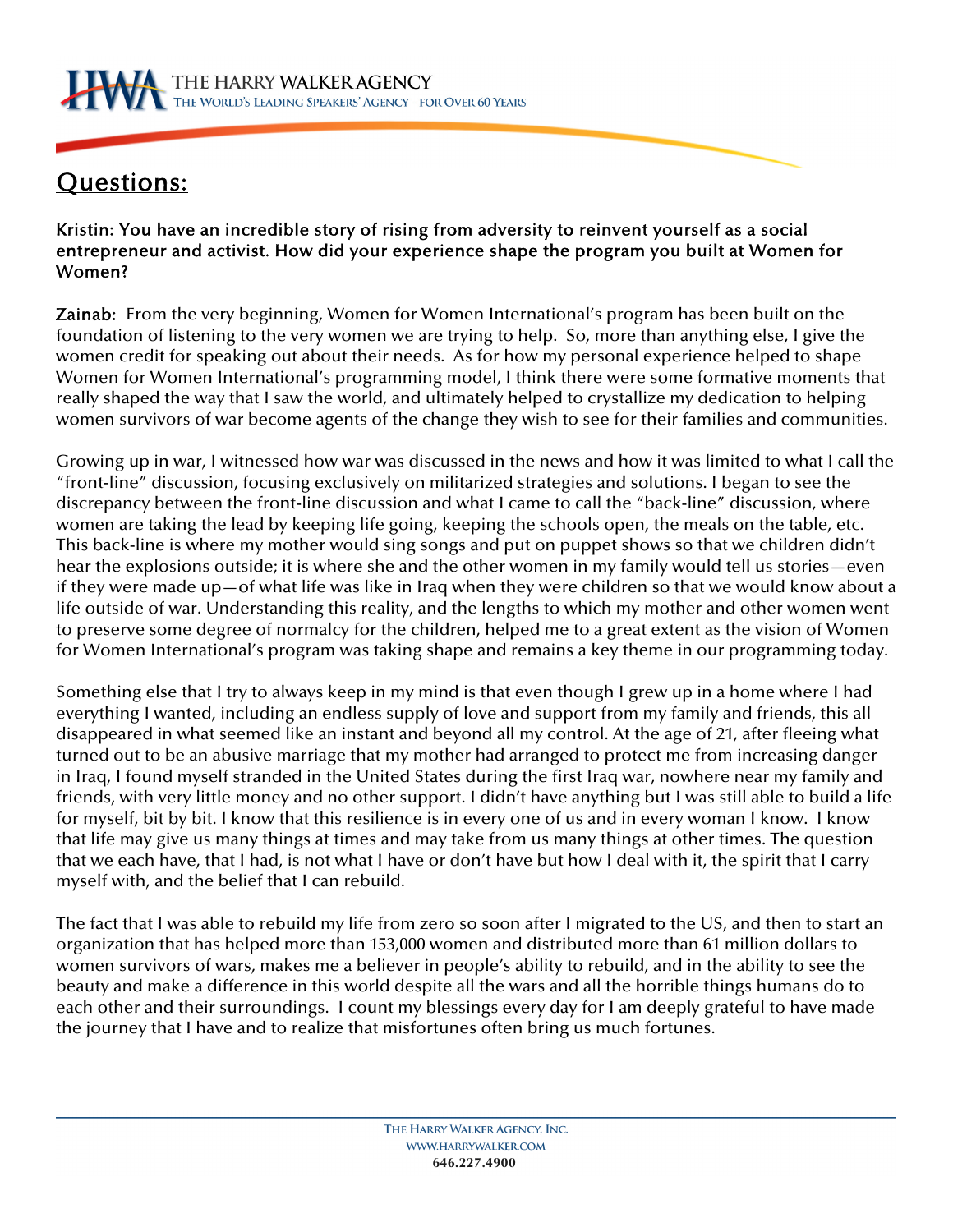### Kristin: When did you first realize that you wanted to spend your life empowering women survivors of war to rebuild?

Zainab: I grew up with my mother's stories about the injustice women face around the world, how their voices are silenced, the abuse they face, and how a woman should always make sure that she is economically independent and never to tolerate any physical or verbal abuse from anybody.

The combination of knowing what women go through and how I need to be a strong woman made me decide at an early age, somewhere around 15, that I should focus my life on working with women. Now the years passed by and I went through other routes. Little did I know that the stories my mother told me about women facing violence and injustice would happen to me as well through an abusive marriage. When I got out of that marriage, and rebuilt my life as I document it in my memoir *Between Two Worlds*, I learned about the rape camps in Bosnia and Herzegovina. That was a turning point for me and it was when I realized I must focus my life on helping women around the world in rebuilding their lives. At that time, I was with my former husband and best friend who was the one person that believed in the importance for each one of us to act upon their dreams and that is when my journey started.

### Kristin: How is Women for Women International's approach to supporting women unique?

Zainab: There are two primary ways in which Women for Women International's program is unique: 1) We do not perpetuate women's victim hood; and 2) Women for Women International's model works in a comprehensive, linear way to produce measurable outcomes.

Women for Women International's overarching goal is to help women move women from victims to survivors to active citizens. This is not a program that perpetuates the victim hood of women. Our program helps give women survivors of wars the tools to stand on their feet, which reinforces their energy and desire to rebuild their lives, families and communities. Its simplicity, clarity, and ability to address different aspects of women's lives in tangible, measurable ways tangible deliveries are the keys to its success.

Each woman who enrolls in Women for Women International's yearlong program receives direct financial aid and emotional support, rights awareness education, market-based vocational skills training and income generation assistance. By including emergency assistance for necessities, helping her rebuild her support network, educating her about her rights, and teaching her a vocational skill based on the demands of the local market to help her earn an income, this comprehensive model balances between meeting women's short term financial and emotional needs with long term solutions in every woman's life.

The Sponsorship Program, where we ask every person to sponsor a woman survivor of war by sending her \$27 a month, along with a letter to start communication link between the two women is what provides the basic financial and emotional support for the sponsored woman. Upon enrollment, women form groups of 20, which becomes their women's circle which helps them to rebuild their support networks. The rights awareness and vocational skills tracks training that they access through our centers helps equip them with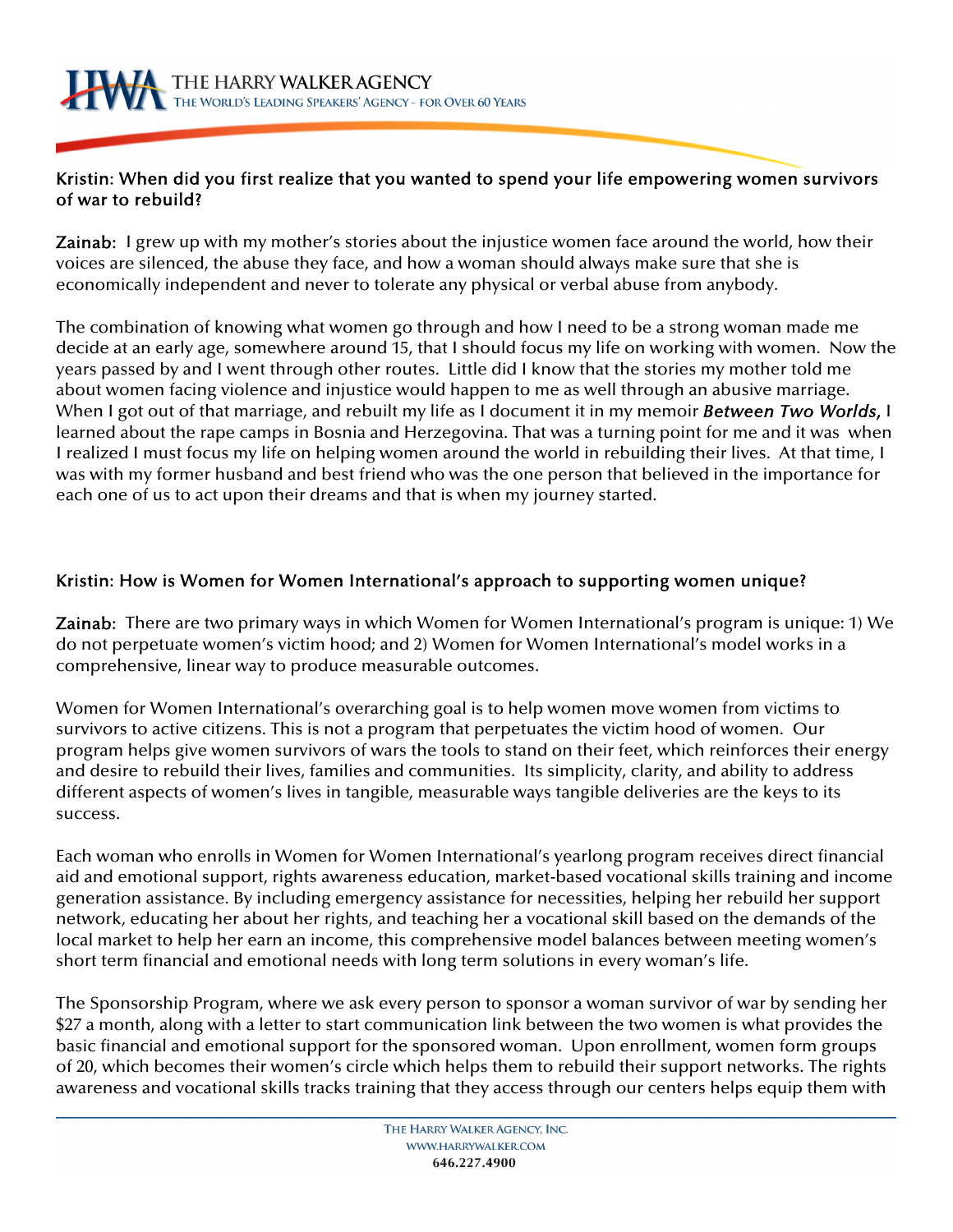needed economic, social and political tools to rebuild their lives. Finally, the focus on their employment and leadership upon their graduation helps provide tangible economic opportunities that contribute to long-term stability for themselves, their families and communities. This ripple effect is why we believe that stronger women help to build stronger nations.

### Kristin: You have been able to mobilize more than 125,000 people in 105 countries to contribute what they could to support women survivors of war. What has made you so successful in being able to motivate so many individuals to give? What are the most important lessons and best practices you might share?

Zainab: I believe that every woman has a story. The extremity of our stories may be different, but there should never be a value judgment of what story is more powerful than another. As woman we each have a story that relates to our womanhood and that we often keep to ourselves. Sometimes this story becomes too much for us remain silent. For some women who have lost everything, this story is all they have and they must tell it out loud to prove, first to themselves, and then to others that they are still alive. For example, Honorata, who graduated from our program and now works with us as a trainer helping other women, is one example of a woman who escaped sexual slavery in Congo, and as part of her healing she decided that her responsibility is not only to survive but to also tell her story to everyone around her so that other women would not go through what they have gone through.

Hearing the truth when it is told is what I believe resonated with the more than 125,000 people that have joined our global community of support through Women for Women International's Sponsorship Program. The truth always penetrates through our hearts and that is what leads us to action. Once we are led to action we become part of the solution.

In the early days of Women for Women International there were many blessings that came our way and made our growth and ability to mobilize women from so many parts of the world possible. For example, being featured seven times on the Oprah Winfrey Show definitely helped a lot. However, even with all of the blessings, the key to our success has been that Women for Women International has been a bridge in connecting women to each other, in showing a simple and clear way where every woman can be a philanthropist, where every woman can be an agent of change, where every woman can be a diplomat as she reaches a woman in another part of the world, and where every woman can take ownership of her voice and her resources in bringing peace and stability to this world.

### Kristin: You have already helped more than 153,000 women in war-torn countries. How will investing in these women change the future of societies like Afghanistan, Bosnia, Rwanda, and Sudan? And what is the future for Women for Women?

Zainab: At the core of most wars is conflict over economic resources and political voice. To pursue change, women have focused mostly on demanding the right for political representation. These political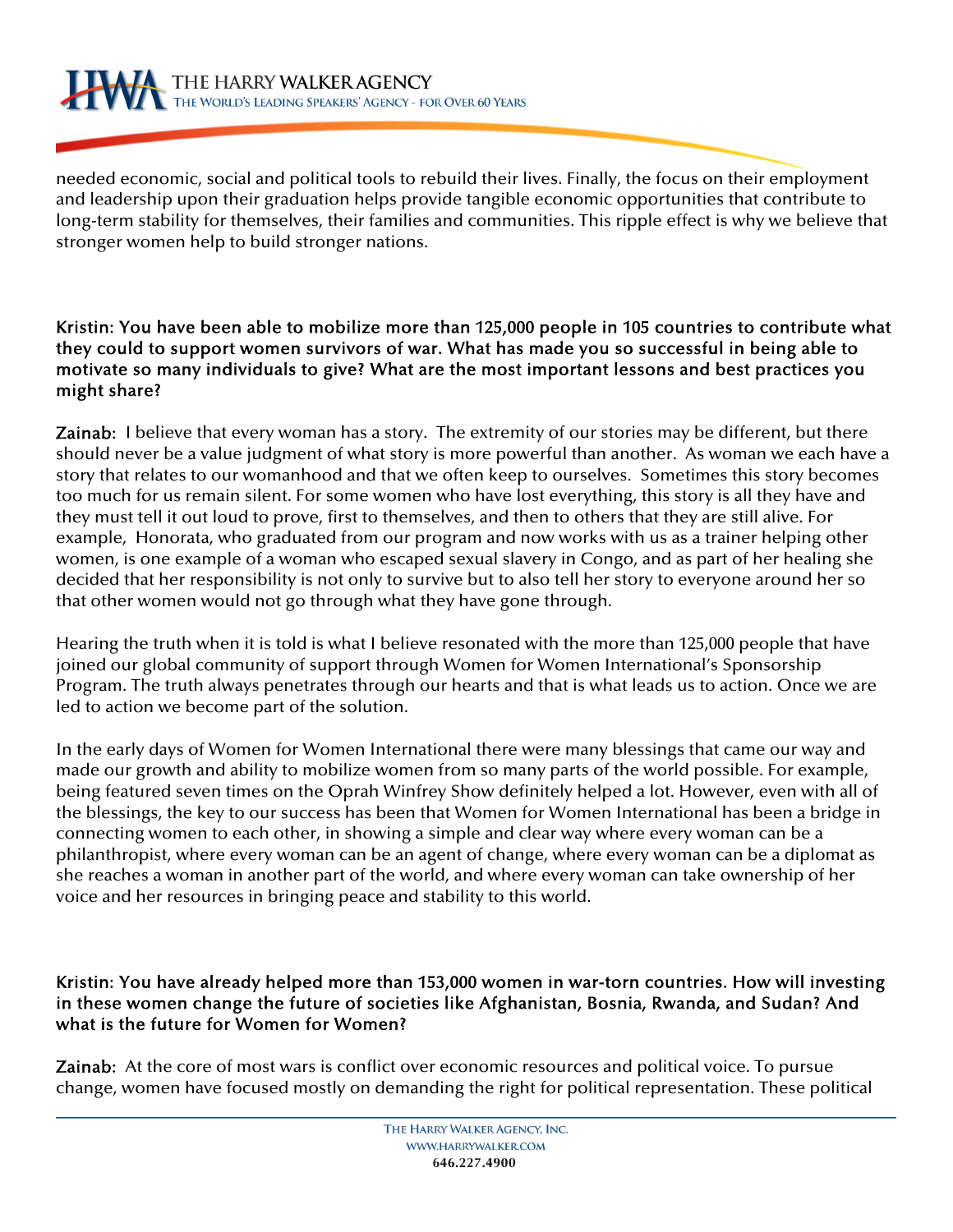demands have been met in many parts of the world but they have not necessarily led to a significant change in the conditions of women's lives. In addition, efforts to improve women's economic circumstances without attending social and political decision power have also failed to create significant change in women's lives. Women for Women International recognizes that lasting change can be achieved only through the combination of these two elements.

As part of the organization's 10-year strategic plan, Women for Women International will help create economic and social power for a critical mass of socially excluded women in each country where the organization operates, enabling women to negotiate lasting and permanent change in their lives and communities. In addition to mobilizing women in more stable societies to help amplify the voices of the women in the program as they articulate their needs, priorities and recommendations, the organization's programs will be designed with the following guiding principles:

- Social Power: To give women the tools so that they can articulate their needs and develop social networks that provide security and safety, as well as forming a force for actions which will change their decision making power at the community and societal level.
- Political Power: To mobilize the organization's leadership at the local, national, and global levels with the objective of disseminating the voices of the women the organization serves, articulating the obstacles women face, and influencing policy change accordingly.
- Economic Power: To fully employ the majority of the program graduates such that there is a meaningful impact on key sectors of the economy with management and ownership in the hands of women when possible. The goal is for women to control critical elements within key industries.

Economic self-sufficiency is a critical pre-condition for women to take their rightful place in the lives of their families and their communities. In the countries where Women for Women International works, the process of identifying economic opportunity for women often necessarily turns to agriculture—a trade that can be profitable and is largely socially acceptable for women. However, female farmers are often subsistence farmers with little knowledge of how to increase their production capacity or market their crops.

Women for Women International recognizes that these women need a profitable alternative to subsistence agriculture if they are to feed their families and rebuild their communities. As such, they need scalable, commercial market opportunities and technical assistance that will guide them on cutting-edge farming and marketing techniques. After much research, on-the-ground assessment and local buy-in, Women for Women International has launched a program that aims to provide profitable opportunities for women in agriculture that will not only help them to feed their families but also to increase their household levels of income and nutritional variety. This is our answer to the global food crisis, and to endemic poverty: the Commercial Integrated Farming Initiative, or CIFI.

CIFI will provide 3,000 women over three years with training in how to use sustainable farming practices to grow crops that can both be sold for profit in the local market and feed their families. So far we have been able to secure funding to pilot CIFI in both Rwanda and Sudan, where the earth is already being tilled. The next country in which we hope to launch a comparable program will be Afghanistan. With insecurity and